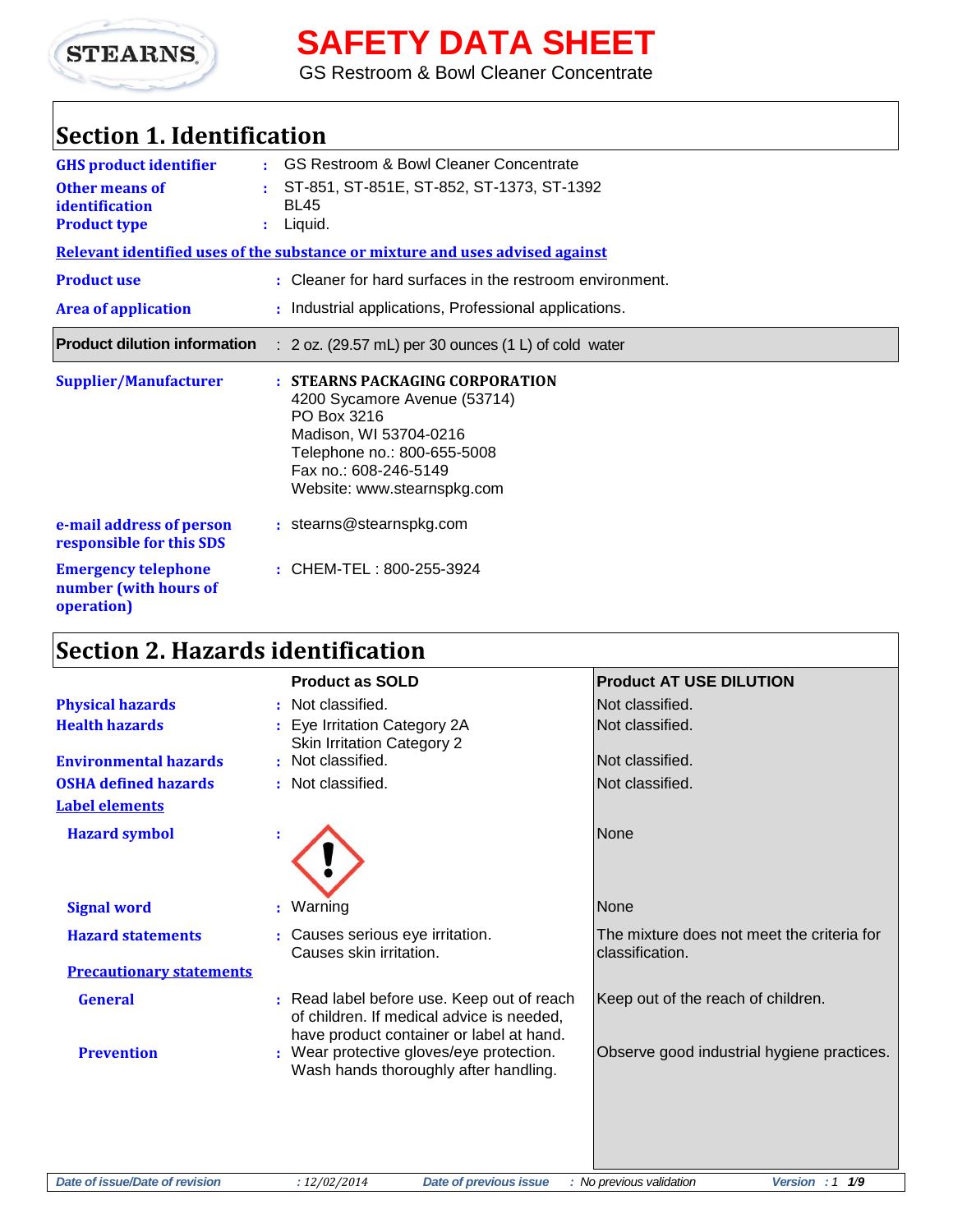## **Section 2. Hazards identification**

| <b>Response</b>                                                               | <b>Product as SOLD</b><br>: IF IN EYES: Rinse cautiously with water<br>for several minutes. Remove contact<br>lenses, if present and easy to do. Continue<br>rinsing. If eye irritation persists: Get<br>medical attention. | <b>Product AT USE DILUTION</b>                                   |
|-------------------------------------------------------------------------------|-----------------------------------------------------------------------------------------------------------------------------------------------------------------------------------------------------------------------------|------------------------------------------------------------------|
| <b>Storage</b>                                                                | IF ON SKIN: Wash with plenty of water.<br>Take off contaminated clothing and wash it<br>before reuse. If skin irritation occurs: get<br>medical attention.<br>: Not applicable.                                             | Rinse hands after handling.<br>No storage precautions necessary. |
| <b>Disposal</b>                                                               | : Not applicable.                                                                                                                                                                                                           | Dispose of solution down the drain to<br>municipal sewer.        |
| <b>Hazards not otherwise</b><br>classified<br><b>Supplemental information</b> | : Prolonged or repeated contact may dry<br>skin and cause irritation.<br>: Avoid contact with skin and clothing. Wash Not applicable.<br>thoroughly after handling.                                                         | Not applicable.                                                  |

## **Section 3. Composition/information on ingredients**

| <b>Substance/mixture</b><br><b>Other means of</b><br>identification<br><b>CAS number/other identifiers</b> | Mixture<br>: ST-851, ST-851E, ST-852 |                    |          |                   |
|------------------------------------------------------------------------------------------------------------|--------------------------------------|--------------------|----------|-------------------|
| <b>CAS</b> number                                                                                          | : Not applicable.                    |                    |          |                   |
| <b>Product code</b>                                                                                        | : Not available.                     |                    |          |                   |
| <b>Ingredient name</b>                                                                                     |                                      | <b>Other names</b> | $\%$     | <b>CAS</b> number |
| Organic acid salt                                                                                          |                                      | Not available.     | $5 - 10$ |                   |

Any concentration shown as a range is to protect confidentiality or is due to batch variation. **There are no additional ingredients present which, within the current knowledge of the supplier and in the concentrations applicable, are classified as hazardous to health and hence require reporting in this section.**

## **Section 4. First aid measures**

|                                                                 | <b>Product as SOLD</b>                                                                                                                                                                                                  | <b>Product AT USE DILUTION</b>                                                                                              |
|-----------------------------------------------------------------|-------------------------------------------------------------------------------------------------------------------------------------------------------------------------------------------------------------------------|-----------------------------------------------------------------------------------------------------------------------------|
| <b>Inhalation</b>                                               | : If breathing is difficult, remove to fresh air<br>and keep at rest in a position comfortable<br>for breathing. Call a physician if symptoms<br>develop or persist.                                                    | No special measures required. Treat<br>symptomatically.                                                                     |
| <b>Skin contact</b>                                             | : If on skin, wash with plenty of water. Get<br>medical attention if irritation develops and<br>persists.                                                                                                               | INo known effect after skin contact. Rinse<br>with water for a few minutes.                                                 |
| <b>Eye contact</b>                                              | : Immediately flush eyes with plenty of<br>water, occasionally lifting the upper and<br>lower eyelids. Check for and remove any<br>contact lenses. Continue to rinse for at<br>least 10 minutes. Get medical attention. | No known effect after eye contact. Rinse<br>with water for a few minutes. If irritation<br>persists, get medical attention. |
| <b>Ingestion</b>                                                | : Rinse mouth. DO NOT INDUCE<br>VOMITING. If ingestion of a large<br>amount does occur, call a poison control<br>center immediately.                                                                                    | Get medical attention if symptoms occur.                                                                                    |
| <b>Most important</b><br>symptoms/effects, acute and<br>delayed | : Direct contact with eyes may cause<br>temporary irritation.                                                                                                                                                           | No known effects.                                                                                                           |
| Date of issue/Date of revision                                  | Date of previous issue<br>: 12/02/2014                                                                                                                                                                                  | : No previous validation<br>Version : $12/9$                                                                                |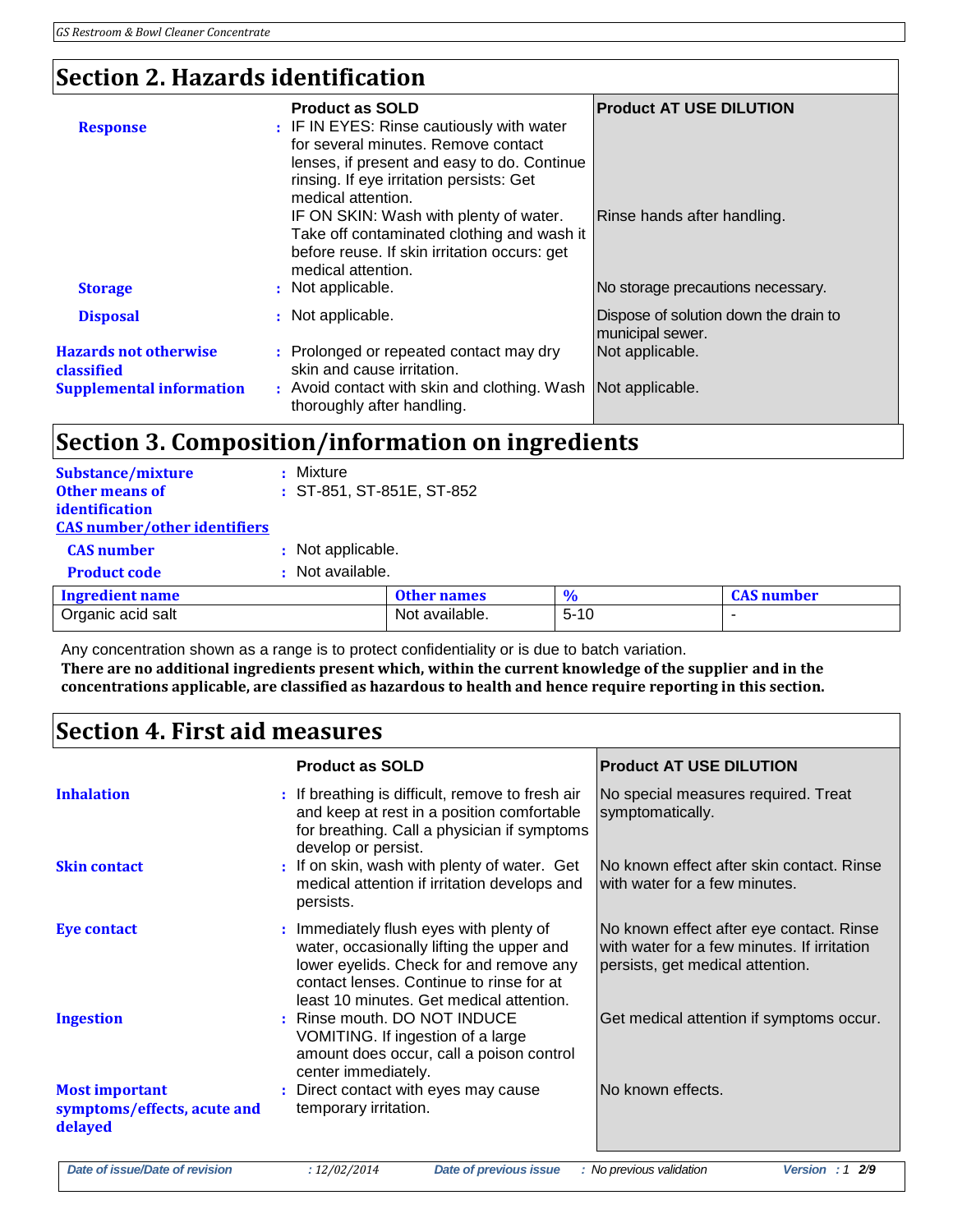## **Section 4. First aid measures**

| <b>Indication of immediate</b><br>medical attention and special<br>treatment needed | <b>Product as SOLD</b><br>Treat symptomatically.<br>÷.                                                                 | <b>Product AT USE DILUTION</b><br>Treat symptomatically. |
|-------------------------------------------------------------------------------------|------------------------------------------------------------------------------------------------------------------------|----------------------------------------------------------|
| <b>General information</b>                                                          | Ensure that medical personnel are aware<br>of the material(s) involved, and take<br>precautions to protect themselves. | No special measures required.                            |

## **Section 5. Fire-fighting measures**

| Suitable extinguishing media                                            | : Treat for surrounding material.                                                                  |
|-------------------------------------------------------------------------|----------------------------------------------------------------------------------------------------|
| Unsuitable extinguishing<br>media                                       | : Not available.                                                                                   |
| <b>Specific hazards arising from</b><br>the chemical                    | : During fire, gases hazardous to health may be formed.                                            |
| <b>Special protective equipment</b><br>and precautions for firefighters | : Self-contained breathing apparatus and full protective clothing must be worn in case of<br>fire. |
| <b>Fire-fighting</b><br>equipment/instructions                          | : Move containers from fire area if you can do so without risk.                                    |
| <b>Specific methods</b>                                                 | : Use standard firefighting procedures and consider the hazards of other involved<br>materials.    |
| <b>General fire hazards</b>                                             | : No unusual fire or explosion hazards noted.                                                      |

## **Section 6. Accidental release measures**

|                                                                 |  | <b>Product as SOLD</b>                                                                                                                                                                                                                                                                                                 | <b>Product AT USE DILUTION</b>                                                                        |
|-----------------------------------------------------------------|--|------------------------------------------------------------------------------------------------------------------------------------------------------------------------------------------------------------------------------------------------------------------------------------------------------------------------|-------------------------------------------------------------------------------------------------------|
| <b>Personal precautions,</b><br>protective equipment and        |  | : Keep out of low areas. Keep unnecessary<br>personnel away. Keep people away from<br>and upwind of spill/leak. Do not touch<br>damaged containers or spilled material<br>unless wearing appropriate protective<br>clothing. For personal protection, see                                                              | Use personal protective equipment as<br>required.                                                     |
| emergency procedures                                            |  |                                                                                                                                                                                                                                                                                                                        | Avoid contact of large amounts of spilled<br>material and run off with soil and surface<br>waterways. |
|                                                                 |  | section 8 of the SDS.                                                                                                                                                                                                                                                                                                  | Use a water rinse for final clean-up.                                                                 |
| <b>Methods and materials for</b><br>containment and cleaning up |  | : This product is miscible in water. Stop the<br>flow of material, if this is without risk.                                                                                                                                                                                                                            |                                                                                                       |
|                                                                 |  | Large Spills: Dike the spilled material,<br>where this is possible. Cover with plastic<br>sheet to prevent spreading. Absorb in<br>vermiculite, dry sand or earth and place<br>into containers. Prevent entry into<br>waterways, basements or confined areas.<br>Following product recovery, flush area with<br>water. | Large Spills: Flush area with water. Prevent<br>entry into waterways.                                 |
|                                                                 |  | Small Spills: Wipe up with absorbent<br>material (e.g. cloth, fleece). Clean surface<br>thoroughly.                                                                                                                                                                                                                    | Small Spills: Wipe up with absorbent<br>material.                                                     |
|                                                                 |  | Never return spills to original containers<br>for re-use. For waste disposal, see section<br>13 of the SDS.                                                                                                                                                                                                            | Discharge collected material per Section 13<br>of the SDS.                                            |
| <b>Environmental precautions</b>                                |  | : Avoid discharge into storm water drains,<br>water courses or onto the ground.                                                                                                                                                                                                                                        | Avoid discharge into storm water drains,<br>water courses, or onto the ground.                        |
|                                                                 |  |                                                                                                                                                                                                                                                                                                                        |                                                                                                       |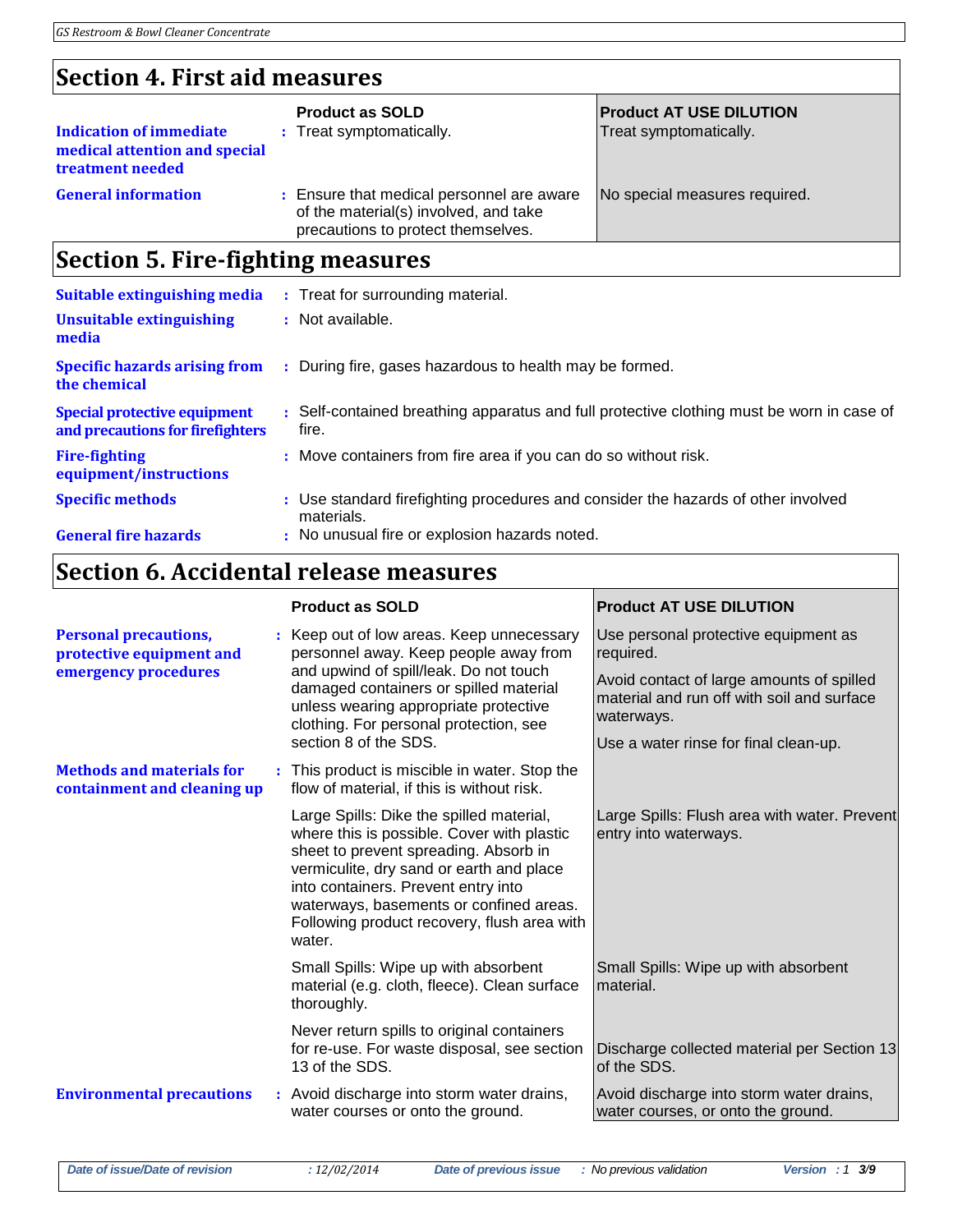## **Section 7. Handling and storage**

|                                                                           | <b>Product as SOLD</b>                                                                                                                                                                                                                                                                                                                                                                                                     | <b>Product AT USE DILUTION</b>                                                                                                                                                                                                       |
|---------------------------------------------------------------------------|----------------------------------------------------------------------------------------------------------------------------------------------------------------------------------------------------------------------------------------------------------------------------------------------------------------------------------------------------------------------------------------------------------------------------|--------------------------------------------------------------------------------------------------------------------------------------------------------------------------------------------------------------------------------------|
| <b>Precautions for safe handling :</b> Use care in handling/storage.      |                                                                                                                                                                                                                                                                                                                                                                                                                            | Wash hands thoroughly after handling.                                                                                                                                                                                                |
| <b>Conditions for safe storage,</b><br>including any<br>incompatibilities | : Keep out of reach of children. Store in<br>original tightly closed container. Store<br>away from incompatible materials (see<br>Section 10 of the SDS).                                                                                                                                                                                                                                                                  | Keep out of reach of children.                                                                                                                                                                                                       |
|                                                                           | Section 8. Exposure controls/personal protection                                                                                                                                                                                                                                                                                                                                                                           |                                                                                                                                                                                                                                      |
|                                                                           | <b>Product as SOLD</b>                                                                                                                                                                                                                                                                                                                                                                                                     | <b>Product AT USE DILUTION</b>                                                                                                                                                                                                       |
|                                                                           | <b>Occupational exposure limits</b> : No exposure limits noted for ingredient(s).                                                                                                                                                                                                                                                                                                                                          | No exposure limits noted for ingredient(s).                                                                                                                                                                                          |
| <b>Biological limit values</b>                                            | : No biological exposure limits noted for the<br>ingredient(s).                                                                                                                                                                                                                                                                                                                                                            | No biological exposure limits noted for the<br>ingredient(s).                                                                                                                                                                        |
| <b>Appropriate engineering</b><br>controls                                | : Good general ventilation (typically 10 air<br>changes per hour) should be used.<br>Ventilation rates should be matched to<br>conditions. If applicable, use process<br>enclosures, local exhaust ventilation, or<br>other engineering controls to maintain<br>airborne levels below recommended<br>exposure limits. If exposure limits have<br>not been established, maintain airborne<br>levels to an acceptable level. | Good general ventilation should be used.                                                                                                                                                                                             |
| <b>Eye/face protection</b>                                                | Individual protection measures, such as personal protective equipment<br>: Safety glasses if eye contact is possible.                                                                                                                                                                                                                                                                                                      | Wear protective eyewear if contact is<br>possible.                                                                                                                                                                                   |
| <b>Skin protection</b>                                                    |                                                                                                                                                                                                                                                                                                                                                                                                                            |                                                                                                                                                                                                                                      |
| <b>Hand protection</b>                                                    | : Wear protective gloves.                                                                                                                                                                                                                                                                                                                                                                                                  | No protective equipment is needed under<br>normal conditions.                                                                                                                                                                        |
| <b>Other</b>                                                              | : As required by employer code.                                                                                                                                                                                                                                                                                                                                                                                            | No protective equipment is needed under<br>normal conditions.                                                                                                                                                                        |
| <b>Respiratory protection</b>                                             | : No personal respiratory protective<br>equipment normally required.                                                                                                                                                                                                                                                                                                                                                       | No protective equipment is needed under<br>normal conditions.                                                                                                                                                                        |
| <b>Thermal hazards</b>                                                    | : Wear appropriate thermal protective<br>clothing, when necessary.                                                                                                                                                                                                                                                                                                                                                         | No protective equipment is needed under<br>normal conditions.                                                                                                                                                                        |
| <b>General hygiene</b><br>considerations                                  | : Always observe good personal hygiene<br>measures, such as washing after handling<br>the material and before eating, drinking,<br>and/or smoking. Routinely wash work<br>clothing and protective equipment to<br>remove contaminants.                                                                                                                                                                                     | Always observe good personal hygiene<br>measures, such as washing after handling<br>the material and before eating, drinking,<br>and/or smoking. Routinely wash work<br>clothing and protective equipment to<br>remove contaminants. |

# **Section 9. Physical and chemical properties**

|                       | <b>Product as SOLD</b>          | <b>Product AT USE DILUTION</b>   |
|-----------------------|---------------------------------|----------------------------------|
| <b>Appearance</b>     | : Clear                         | Appearance depends on soil load. |
| <b>Physical state</b> | $:$ Liquid.                     | Liquid.                          |
| <b>Form</b>           | $:$ Liquid.                     | Liquid.                          |
| <b>Color</b>          | $:$ Purple.                     | Pale purple or colorless.        |
| <b>Odor</b>           | : Fresh scent. Fragrance added. | Fresh scent. (slight)            |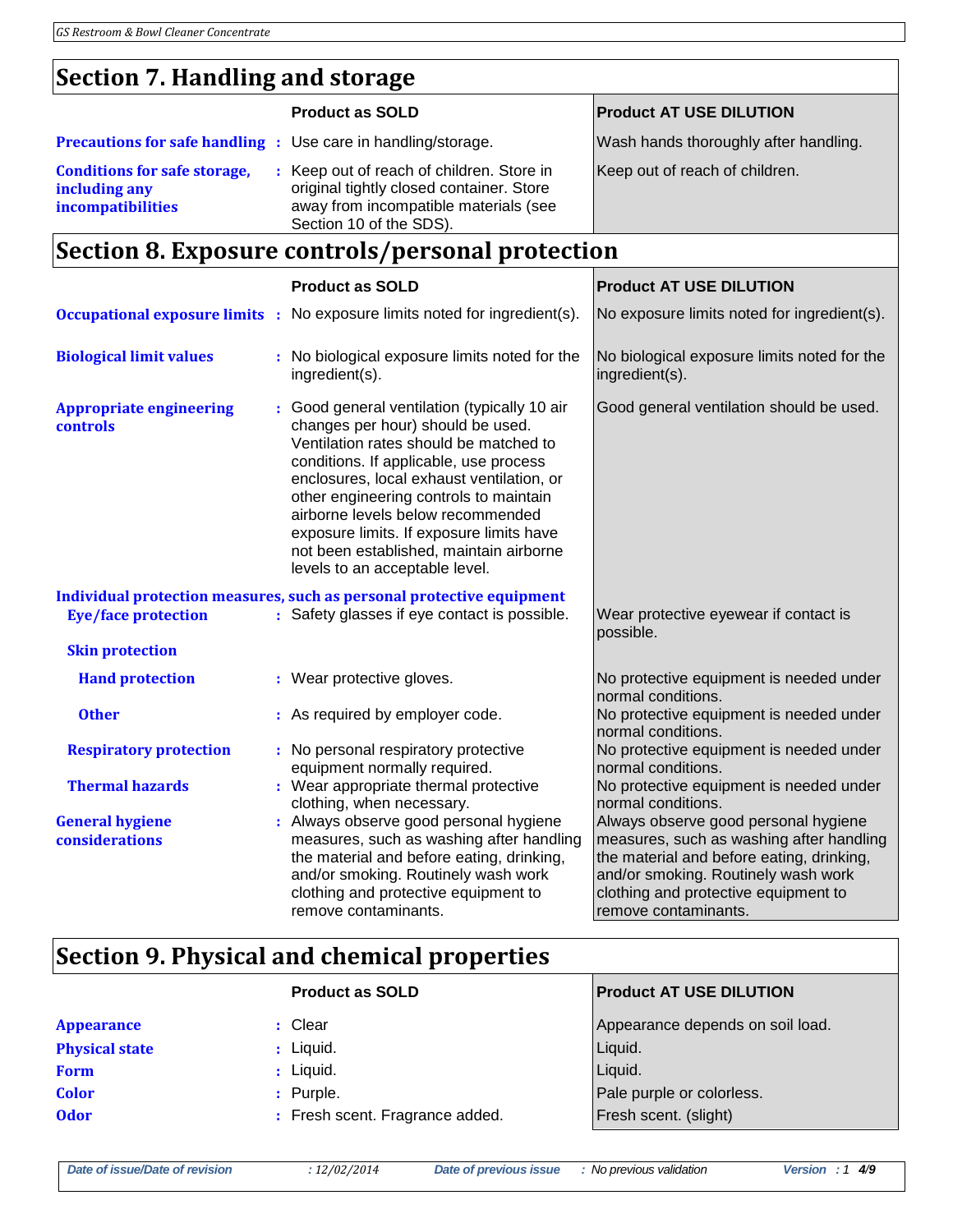## **Section 9. Physical and chemical properties**

|                                                   | <b>Product as SOLD</b>                                                    | <b>Product AT USE DILUTION</b>                      |
|---------------------------------------------------|---------------------------------------------------------------------------|-----------------------------------------------------|
| <b>Odor threshold</b>                             | : Not available.                                                          | Not available.                                      |
|                                                   |                                                                           |                                                     |
| pH                                                | $: 0.65 - 0.85$                                                           | $2.0 - 2.2$                                         |
| <b>Melting point</b>                              | : Not available.                                                          | Not available.                                      |
| <b>Initial boiling point and</b><br>boiling range | : $212 °F (100 °C)$                                                       | 212 °F (100 °C)                                     |
| <b>Pour point</b>                                 | : Not available.                                                          | Not available.                                      |
| <b>Specific gravity</b>                           | : Not available.                                                          | Not available.                                      |
| <b>Flash point</b>                                | : Closed cup: $>93.333^{\circ}C$ ( $>200^{\circ}F$ )<br>[Pensky-Martens.] | Closed cup: >93.333°C (>200°F)<br>[Pensky-Martens.] |
| <b>Evaporation rate</b>                           | : Not available.                                                          | Not available.                                      |
| <b>Flammability (solid, gas)</b>                  | : Not applicable.                                                         | Not applicable.                                     |
| Lower and upper explosive<br>(flammable) limits   | : Not available.                                                          | Not available.                                      |
| <b>Vapor pressure</b>                             | : < $0.013$ kPa (< $0.1$ mm Hg)                                           | <0.013 kPa (<0.1 mm Hg)                             |
| <b>Vapor density</b>                              | : Not available.                                                          | Not available.                                      |
| <b>Relative density</b>                           | : 1.024                                                                   | 1.00                                                |
| <b>Solubility</b>                                 | : Complete                                                                | Complete                                            |
| <b>Auto-ignition temperature</b>                  | : Not available.                                                          | Not available.                                      |
| <b>Decomposition temperature</b>                  | : Not available.                                                          | Not available.                                      |
| <b>Viscosity</b>                                  | : $<$ 100 mPa $\cdot$ s ( $<$ 100 cP)                                     | $<$ 100 mPa $\cdot$ s ( $<$ 100 cP)                 |
| <b>Other information</b>                          |                                                                           |                                                     |
| <b>Bulk density</b>                               | : 8.54 lbs/gallon                                                         | 8.35 lbs/gallon                                     |
| .                                                 |                                                                           |                                                     |

#### **Section 10. Stability and reactivity**

#### **Product as SOLD**

| <b>Reactivity</b>                                           | : None known.                                                                        |
|-------------------------------------------------------------|--------------------------------------------------------------------------------------|
| <b>Possibility of hazardous</b><br><b>reactions</b>         | : No dangerous reaction known under conditions of normal use.                        |
| <b>Chemical stability</b>                                   | : Material is stable under normal conditions.                                        |
| <b>Conditions to avoid</b><br><b>Incompatible materials</b> | : Do not mix with other chemicals. Keep from freezing.<br>: Strong oxidizing agents. |
| <b>Hazardous decomposition</b><br>products                  | : No hazardous decomposition products are known.                                     |
|                                                             |                                                                                      |

## **Section 11. Toxicological information**

### **Information on the likely routes of exposure**

|                                                                                           | <b>Product as SOLD</b>                                        | <b>Product AT USE DILUTION</b>                              |
|-------------------------------------------------------------------------------------------|---------------------------------------------------------------|-------------------------------------------------------------|
| <b>Ingestion</b>                                                                          | : Expected to be a low ingestion hazard.                      | Expected to be a low ingestion hazard.                      |
| <b>Inhalation</b>                                                                         | : No adverse effects due to inhalation are<br>expected.       | No adverse effects due to inhalation are<br>expected.       |
| <b>Skin contact</b>                                                                       | : Contact with skin may cause irritation.                     | No adverse effects due to skin contact are<br>expected.     |
| <b>Eye contact</b>                                                                        | : Direct contact with eyes may cause<br>temporary irritation. | Direct contact with eyes may cause<br>temporary irritation. |
| <b>Symptoms related to the</b><br>physical, chemical and<br>toxicological characteristics | : Direct contact with eyes may cause<br>temporary irritation. | Direct contact with eyes may cause<br>temporary irritation. |

*Date of issue/Date of revision : 12/02/2014 Date of previous issue : No previous validation Version : 1 5/9*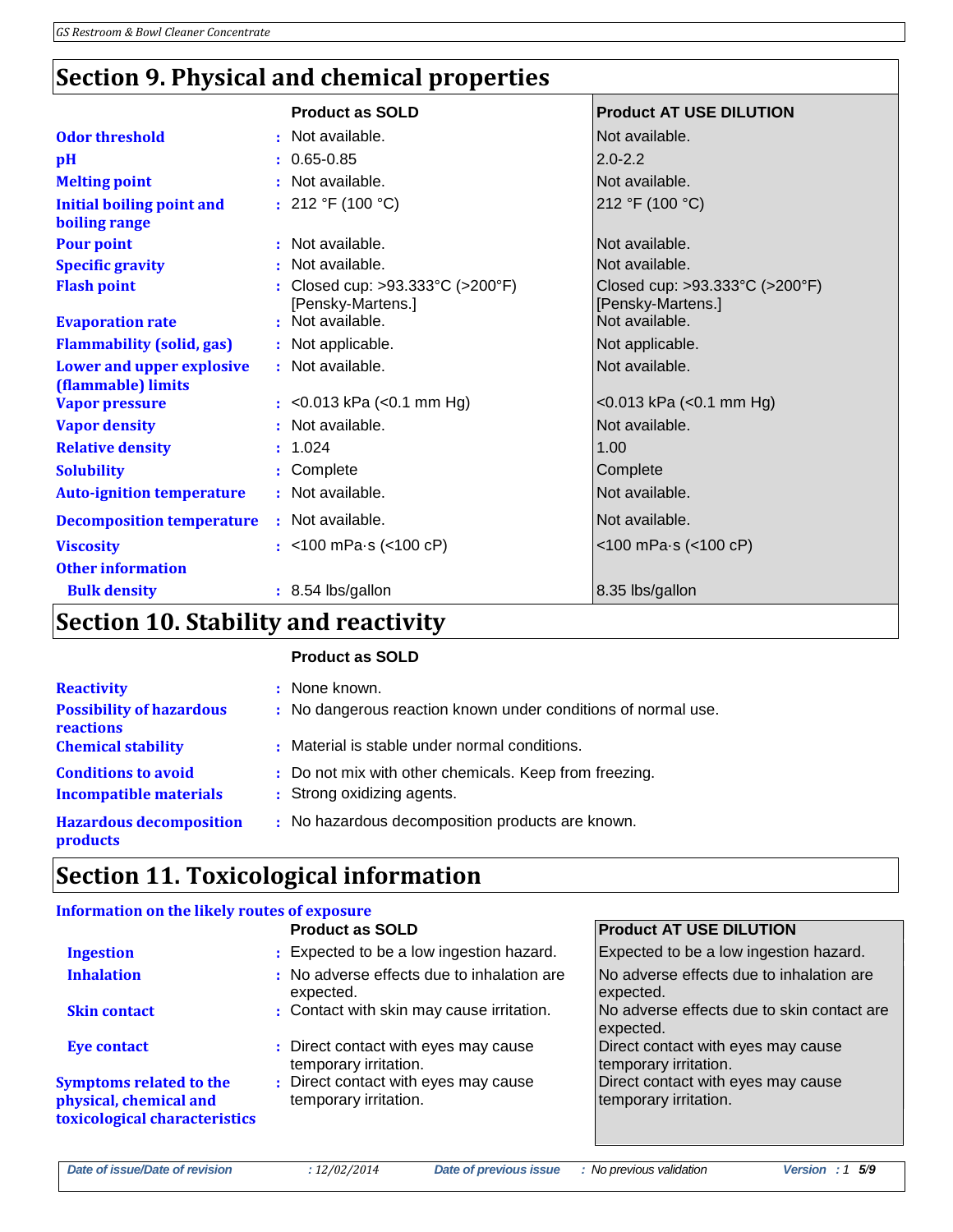## **Section 11. Toxicological information**

#### **Information on toxicological effects**

|                                                                       | <b>Product as SOLD</b>                                                                                                      | <b>Product AT USE DILUTION</b>                                         |
|-----------------------------------------------------------------------|-----------------------------------------------------------------------------------------------------------------------------|------------------------------------------------------------------------|
| <b>Acute toxicity</b>                                                 | : Calculated Oral LD50 14,188 mg/kg                                                                                         | Not available.                                                         |
| <b>Skin corrosion/irritation</b>                                      | : Prolonged skin contact may cause<br>temporary irritation.                                                                 | No known significant effects or critical<br>hazards.                   |
| <b>Exposure minutes</b>                                               | : Not available.                                                                                                            | Not available.                                                         |
| <b>Erythema value</b>                                                 | : Not available.                                                                                                            | Not available.                                                         |
| Oedema value                                                          | : Not available.                                                                                                            | Not available.                                                         |
| Serious eye damage/eye<br>irritation<br><b>Corneal opacity value</b>  | : Direct contact with eyes may cause<br>temporary irritation.<br>: Not available.                                           | No known significant effects or critical<br>hazards.<br>Not available. |
| <b>Iris lesion value</b>                                              | : Not available.                                                                                                            | Not available.                                                         |
| <b>Conjunctival reddening</b><br>value                                | : Not available.                                                                                                            | Not available.                                                         |
| Conjunctival oedema value : Not available.                            |                                                                                                                             | Not available.                                                         |
| <b>Recover days</b>                                                   | : Not available.                                                                                                            | Not available.                                                         |
| <b>Respiratory or skin</b>                                            | : Direct contact with eyes may cause                                                                                        | No known significant effects or critical                               |
| sensitization                                                         | temporary irritation.                                                                                                       | hazards.                                                               |
| <b>Respiratory sensitization</b>                                      | : Not available.                                                                                                            | Not available.                                                         |
| <b>Skin sensitization</b>                                             | : This product is not expected to cause skin<br>sensitization.                                                              | No known significant effects or critical<br>hazards.                   |
| <b>Germ cell mutagenicity</b>                                         | : No data available to indicate product or<br>any components present at greater than                                        | No known significant effects or critical<br>hazards.                   |
| <b>Carcinogenicity</b>                                                | 0.1% are mutagenic or genotoxic.<br>: This product is not considered to be a<br>carcinogen by IARC, ACGIH, NTP, or<br>OSHA. | No known significant effects or critical<br>hazards.                   |
| <b>US. OSHA Specifically</b>                                          | : Not listed.                                                                                                               |                                                                        |
| <b>Regulated Substances (29 CFR</b>                                   |                                                                                                                             |                                                                        |
| 1910.1001-1050)                                                       |                                                                                                                             |                                                                        |
| <b>Reproductive toxicity</b>                                          | : This product is not expected to cause                                                                                     | This product is not expected to cause                                  |
| Specific target organ toxicity - : Not classified.<br>single exposure | reproductive or developmental effects.                                                                                      | reproductive or developmental effects.<br>Not classified.              |
| Specific target organ toxicity - : Not classified.                    |                                                                                                                             | Not classified.                                                        |
| repeated exposure                                                     |                                                                                                                             |                                                                        |
| <b>Aspiration hazard</b>                                              | : Not available.                                                                                                            | Not available.                                                         |
| <b>Chronic effects</b>                                                | : Not available.                                                                                                            | Not available.                                                         |
| <b>Further information</b>                                            | : This product has no known adverse effect<br>on human health.                                                              | This product has no known adverse effect<br>on human health.           |
|                                                                       |                                                                                                                             |                                                                        |

## **Section 12. Ecological information**

| <b>Ecotoxicity</b>               | : The product is not classified as environmentally hazardous. However, this does not<br>exclude the possibility that large or frequent spills can have a harmful or damaging<br>effect on the environment. |
|----------------------------------|------------------------------------------------------------------------------------------------------------------------------------------------------------------------------------------------------------|
|                                  | Persistence and degradability : No data is available on the degradability of this product.                                                                                                                 |
| <b>Bioaccumulative potential</b> | : No data available.                                                                                                                                                                                       |
| <b>Mobility in soil</b>          | : No data available.                                                                                                                                                                                       |

| ate of issue/Date of revision |
|-------------------------------|
|-------------------------------|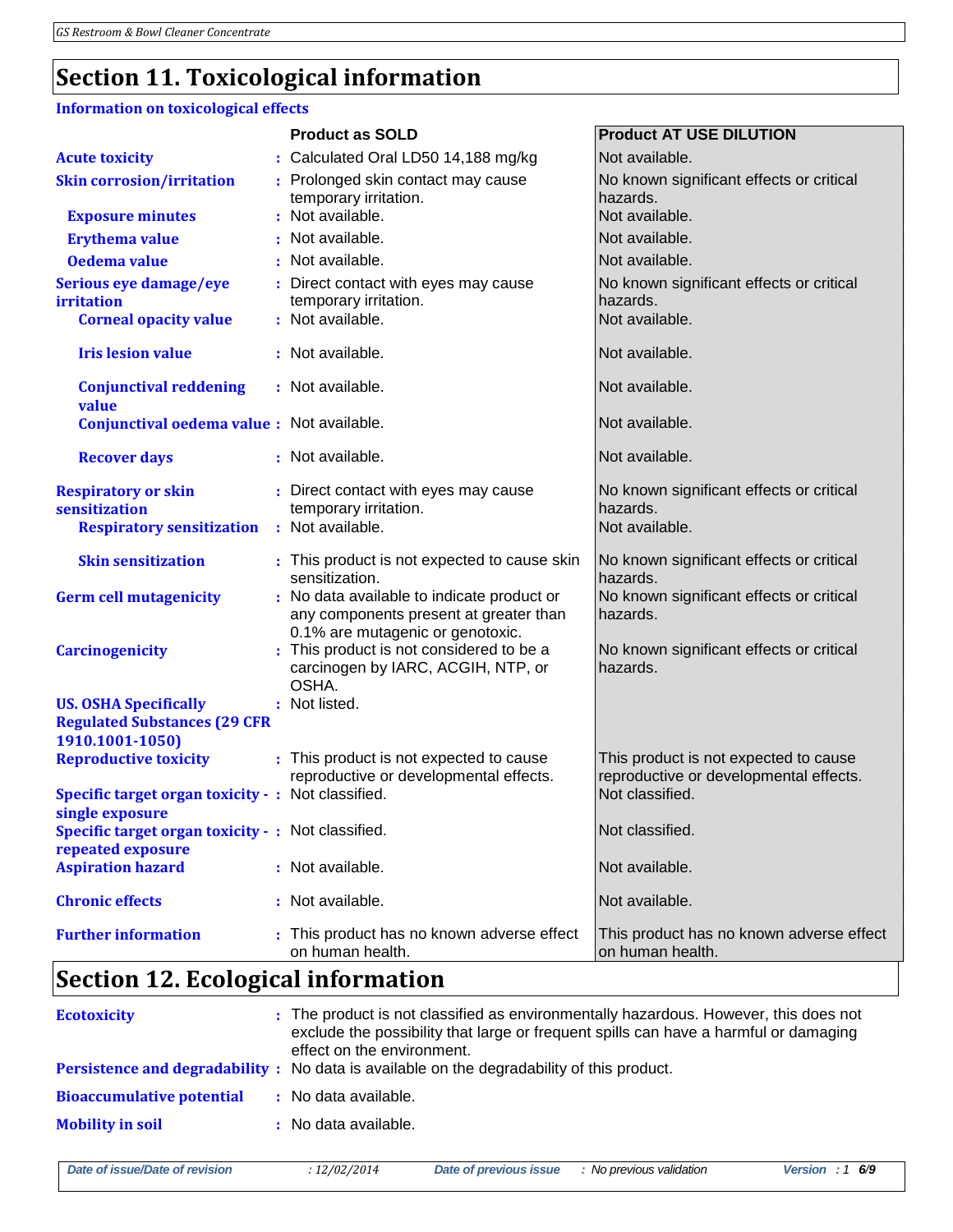## **Section 12. Ecological information**

#### **Mobility in general :** Not available.

- 
- **Other adverse effects :** No other adverse environmental effects (e.g. ozone depletion, photochemical ozone creation potential, endocrine disruption, global warming potential) are expected from this component.

## **Section 13. Disposal considerations**

|                                                 | <b>Product as SOLD</b>                                                                                                                                                                                                          | <b>Product AT USE DILUTION</b>                                                         |
|-------------------------------------------------|---------------------------------------------------------------------------------------------------------------------------------------------------------------------------------------------------------------------------------|----------------------------------------------------------------------------------------|
| <b>Disposal instructions</b>                    | : Collect and reclaim or dispose in sealed<br>containers at licensed waste disposal site.                                                                                                                                       | Diluted product can be flushed to sanitary<br>sewer. Discard empty container in trash. |
| <b>Local disposal regulations</b>               | : Dispose in accordance with all applicable<br>regulations.                                                                                                                                                                     |                                                                                        |
| <b>Hazardous waste code</b>                     | : The waste code should be assigned in<br>discussion between the user, the producer<br>and the waste disposal company.                                                                                                          |                                                                                        |
| <b>Waste from residues / unused</b><br>products | Dispose of in accordance with local<br>regulations. Empty containers or liners<br>may retain some product residues. This<br>material and its container must be<br>disposed of in a safe manner (see:<br>Disposal instructions). |                                                                                        |
| <b>Contaminated packaging</b>                   | : Empty containers should be taken to an<br>approved waste handling site for recycling<br>or disposal. Since emptied containers<br>may retain product residue, follow label<br>warnings even after container is emptied.        |                                                                                        |
| Soction 14 Transport information                |                                                                                                                                                                                                                                 |                                                                                        |

## **Section 14. Transport information**

#### **Product as SOLD**

|                                         | <b>DOT Classification</b>          | <b>IMDG</b>              | <b>IATA</b>    |
|-----------------------------------------|------------------------------------|--------------------------|----------------|
| <b>UN</b> number                        | Not regulated.                     | Not regulated.           | Not regulated. |
| <b>UN</b> proper<br>shipping name       | Cleaning Compounds, NOI,<br>liquid | $\overline{\phantom{a}}$ |                |
| <b>Transport</b><br>hazard class(es)    |                                    |                          |                |
| <b>Packing group</b>                    | ۰                                  |                          |                |
| <b>Environmental</b><br><b>hazards</b>  | No.                                | No.                      | No.            |
| <b>Additional</b><br><i>information</i> | -                                  | $\overline{\phantom{a}}$ |                |

**Product AT USE DILUTION** Not intended for transport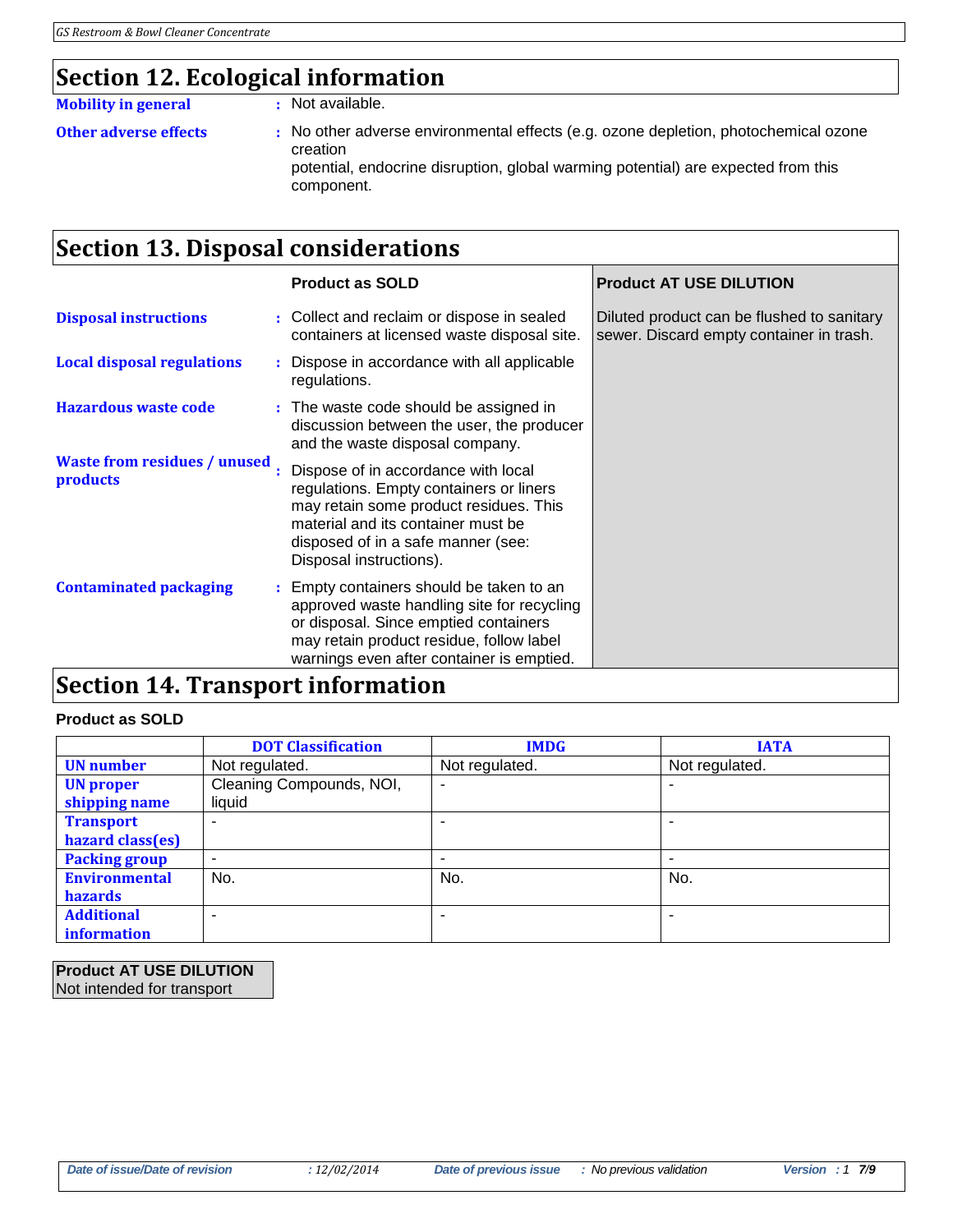# **Section 15. Regulatory information**

#### **U.S. Federal regulations**

|                                                                                         |      | <b>Product as SOLD</b>                                             | <b>Product AT USE DILUTION</b> |
|-----------------------------------------------------------------------------------------|------|--------------------------------------------------------------------|--------------------------------|
| <b>TSCA Section 12(b) Export</b><br><b>Notification (40 CFR 707,</b>                    |      | : Not regulated.                                                   | Not regulated.                 |
| Subpt. D)<br><b>CERCLA Hazardous</b><br><b>Substance List (40 CFR)</b><br>302.4)        |      | : Not listed.                                                      | Not listed.                    |
| <b>US. OSHA Specifically</b><br><b>Regulated Substances (29)</b><br>CFR 1910.1001-1050) |      | : Not listed.                                                      | Not listed.                    |
|                                                                                         |      | <b>Superfund Amendments and Reauthorization Act of 1986 (SARA)</b> |                                |
|                                                                                         |      | <b>Product as SOLD</b>                                             | <b>Product AT USE DILUTION</b> |
| <b>Hazard categories</b>                                                                |      | : Immediate Hazard - No<br>Delayed Hazard - No<br>Fire Hazard - No | Non-hazardous.                 |
|                                                                                         |      | Pressure Hazard - No<br>Reactivity Hazard - No                     |                                |
| <b>SARA 302 Extremely</b><br>hazardous substance                                        | : No |                                                                    | Not listed.                    |

**Composition/information on ingredients**

| <b>Product as SOLD</b> |               |                              |                                         |                 |                                                        |                                                               |
|------------------------|---------------|------------------------------|-----------------------------------------|-----------------|--------------------------------------------------------|---------------------------------------------------------------|
| <b>Name</b>            | $\frac{0}{0}$ | <b>Fire</b><br><b>hazard</b> | <b>Sudden</b><br>release of<br>pressure | <b>Reactive</b> | <b>Immediate</b><br>(acute)<br>health<br><b>hazard</b> | <b>Delayed</b><br>(chronic)<br><b>Health</b><br><b>hazard</b> |
| Organic<br>acid salt   | $5 - 10$      | No.                          | No.                                     | No.             | Yes.                                                   | No.                                                           |

| <b>Product AT USE DILUTION</b> |                 |  |  |
|--------------------------------|-----------------|--|--|
| <b>Name</b>                    | %               |  |  |
| Organic acid salt              | $0.3\% - 0.6\%$ |  |  |

**SARA 313 (TRI reporting) :** Not regulated.

#### **Other federal regulations**

|                                                                                                                              | <b>Product as SOLD</b>                        | <b>Product AT USE DILUTION</b>               |
|------------------------------------------------------------------------------------------------------------------------------|-----------------------------------------------|----------------------------------------------|
| <b>Clean Air Act (CAA) Section : Not regulated.</b><br><b>112 Hazardous Air</b><br><b>Pollutants (HAPs) List</b>             |                                               | Not regulated.                               |
| <b>Clean Air Act (CAA) Section : Not regulated.</b><br>112(r) Accidental Release<br><b>Prevention</b><br>$(40$ CFR $68.130)$ |                                               | Not regulated.                               |
| <b>Safe Drinking Water Act</b><br>(SDWA)                                                                                     | : Not regulated.                              | Not regulated.                               |
| <b>Food and Drug</b><br><b>Administration (FDA)</b>                                                                          | : Not regulated.                              | Not regulated.                               |
| <b>US State regulations</b>                                                                                                  |                                               |                                              |
| <b>US - California Proposition</b><br>65 - Carcinogens &<br><b>Reproductive Toxicity</b><br>(CRT): Listed substance          | : Not listed.                                 | Not listed.                                  |
| <b>US. Massachusetts RTK -</b>                                                                                               | : Not regulated.                              | Not regulated.                               |
| Date of issue/Date of revision                                                                                               | <b>Date of previous issue</b><br>: 12/02/2014 | : No previous validation<br>Version : $18/9$ |